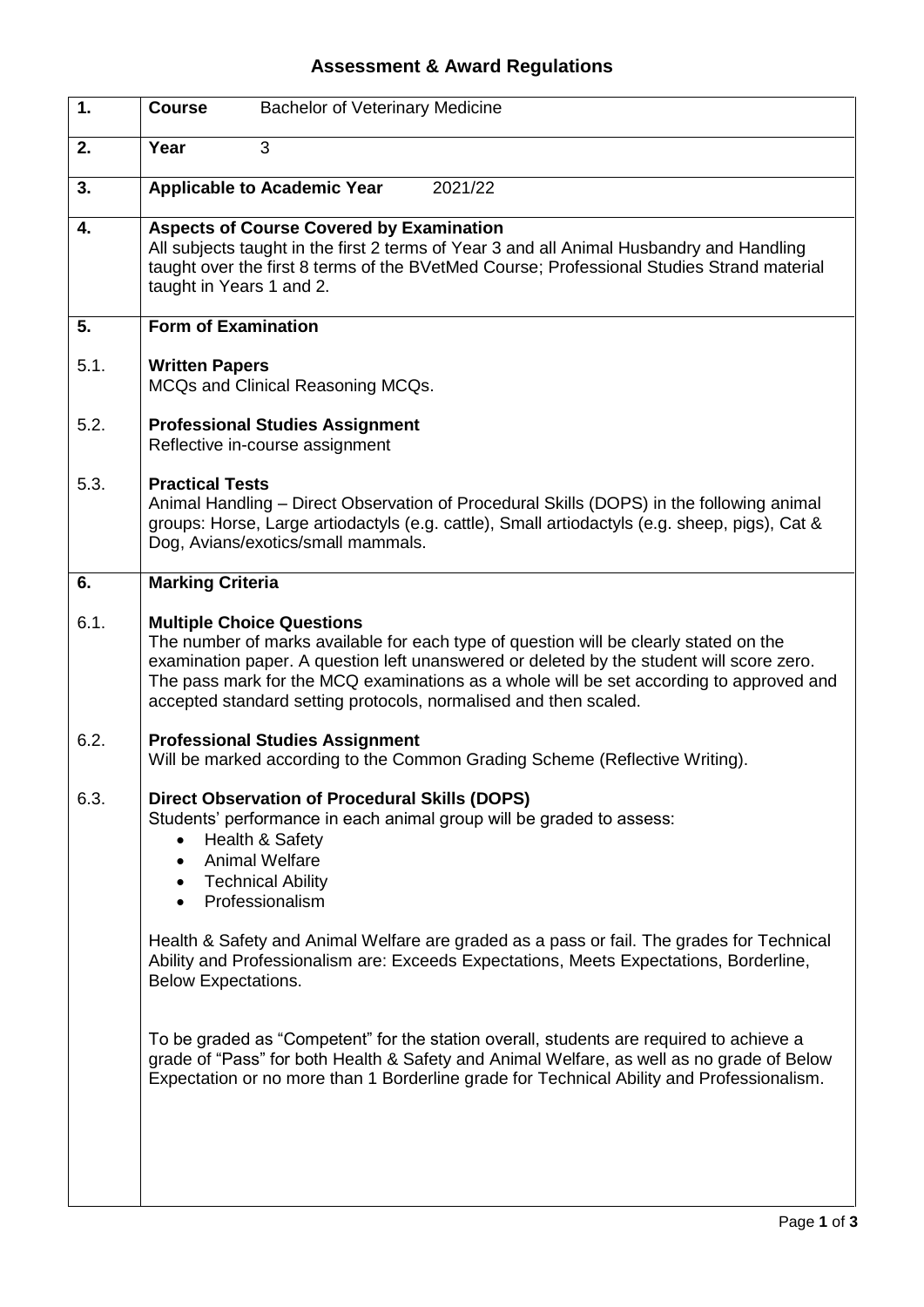## **Assessment & Award Regulations**

| $\overline{7}$ . | <b>Allocation of Marks and any Additional Requirements</b>                                                                                                                                                                                                                      |                  |              |  |  |
|------------------|---------------------------------------------------------------------------------------------------------------------------------------------------------------------------------------------------------------------------------------------------------------------------------|------------------|--------------|--|--|
|                  | For the purposes of determining the classification, and so honours points for the year, the<br>allocation of marks will be:                                                                                                                                                     |                  |              |  |  |
|                  |                                                                                                                                                                                                                                                                                 | <b>First Sit</b> | <b>Resit</b> |  |  |
|                  | <b>Written Paper</b>                                                                                                                                                                                                                                                            | 80%              | 80%          |  |  |
|                  | <b>Professional Studies Assignment</b>                                                                                                                                                                                                                                          | 20%              | 20%          |  |  |
|                  | A result of "Competent" for each DOPS station                                                                                                                                                                                                                                   |                  |              |  |  |
| 8.               | Requirements to Pass Overall and Progress to the Next Stage                                                                                                                                                                                                                     |                  |              |  |  |
| 8.1.             | <b>First Sit</b>                                                                                                                                                                                                                                                                |                  |              |  |  |
|                  | Following scaling of the marks, an aggregated average mark of 50% from the                                                                                                                                                                                                      |                  |              |  |  |
|                  | Written Paper (MCQ papers combined) and the Professional Studies Assignment<br><b>AND</b>                                                                                                                                                                                       |                  |              |  |  |
|                  | A result of "Competent" for each DOPS station                                                                                                                                                                                                                                   |                  |              |  |  |
| 8.2.             | <b>Resit</b>                                                                                                                                                                                                                                                                    |                  |              |  |  |
|                  | <b>As First Sit</b>                                                                                                                                                                                                                                                             |                  |              |  |  |
| 9.               | <b>Consequences of Failure</b>                                                                                                                                                                                                                                                  |                  |              |  |  |
| 9.1.             | Those students graded as "Not yet competent" in any animal handling group in the DOPS<br>will be given a second opportunity to sit those stations again. Both of these opportunities will<br>be classed as the first attempt.                                                   |                  |              |  |  |
| 9.2.             | Students who do not pass Year 3 overall at the first attempt will be required to re-sit the<br>component(s) failed. (i.e. Written Paper, Professional Studies Assignment or DOPS station<br>(Students will only have to re-sit the specific DOPS station(s) that they failed)). |                  |              |  |  |
| 9.3.             | A student who fails at their first attempt is required to take the resit or withdraw from the<br>course.                                                                                                                                                                        |                  |              |  |  |
|                  | The overall mark obtained at the second attempt will be no greater than 50%.                                                                                                                                                                                                    |                  |              |  |  |
| 9.4.             | A student who fails at their second attempt will be required to withdraw from the course. They<br>have a right of appeal as described in College Regulations.                                                                                                                   |                  |              |  |  |
| 10.              | <b>Classification</b>                                                                                                                                                                                                                                                           |                  |              |  |  |
| 10.1.            | A student who, at the first attempt, obtains an overall average mark of 70% or more, and a<br>grade of "Competent" for each DOPS station, will be awarded a pass with Distinction.                                                                                              |                  |              |  |  |
| 10.2.            | A student who, at the first attempt, obtains an average mark of 65%-69%, and a grade of<br>"Competent" for each DOPS station, will be awarded a pass with Merit.                                                                                                                |                  |              |  |  |
| 10.3.            | A student who gains 40% or more overall in Year 3 will be eligible to transfer to the BSc<br>Animal Health and Disease. A pass in the DOPS is not required in order to transfer.                                                                                                |                  |              |  |  |
| 11.              | <b>Disclosure of Marks</b>                                                                                                                                                                                                                                                      |                  |              |  |  |
|                  | Results will be published by candidate number.                                                                                                                                                                                                                                  |                  |              |  |  |
|                  |                                                                                                                                                                                                                                                                                 |                  |              |  |  |